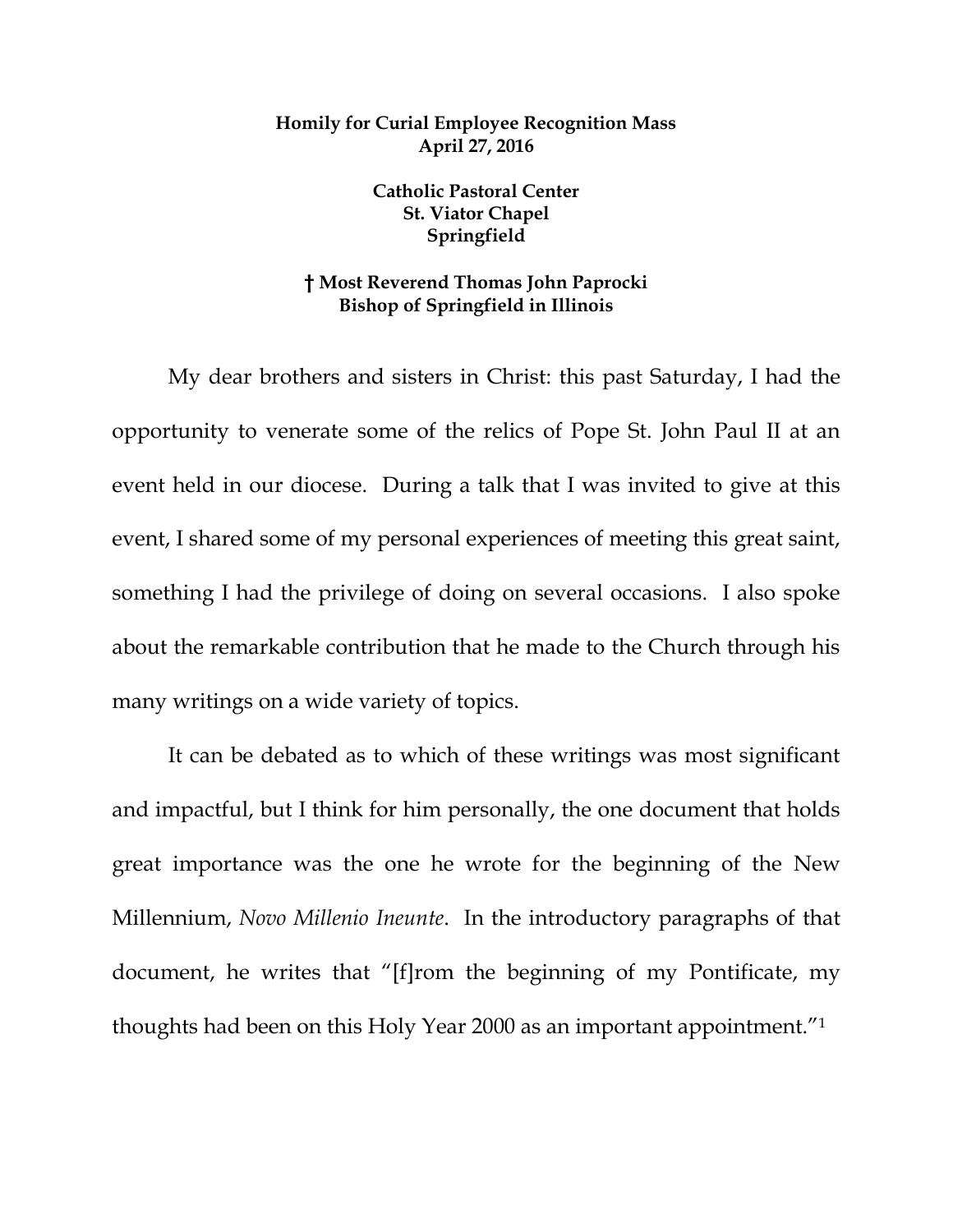The story is told that shortly after the conclave that elected Pope John Paul II in 1978, Cardinal Stefan Wyszynski, the Archbishop of Warsaw and Primate of Poland, pulled the new pope aside and told him that the Lord had chosen him to lead the Church into the Third Millennium. These words must have had a profound impact on him as he wrote about this theme repeatedly as the jubilee year approached, reaching its culmination with his promulgation of that important document.

When I have the occasion to install new pastors in our diocese, I always like to quote from this document when the pope writes the following: "I have no hesitation in saying that all pastoral initiatives must be set in relation to holiness."<sup>2</sup> I use this as a reminder to our priests that holiness must be at the center of everything that they do – not just in the activities of their parish, but in their personal lives as well.

These words from our late Holy Father were directed not just to priests, but indeed to all of the Christian faithful. On this point, he writes the following:

As the Council itself explained, this ideal of perfection must not be misunderstood as if it involved some kind of extraordinary existence,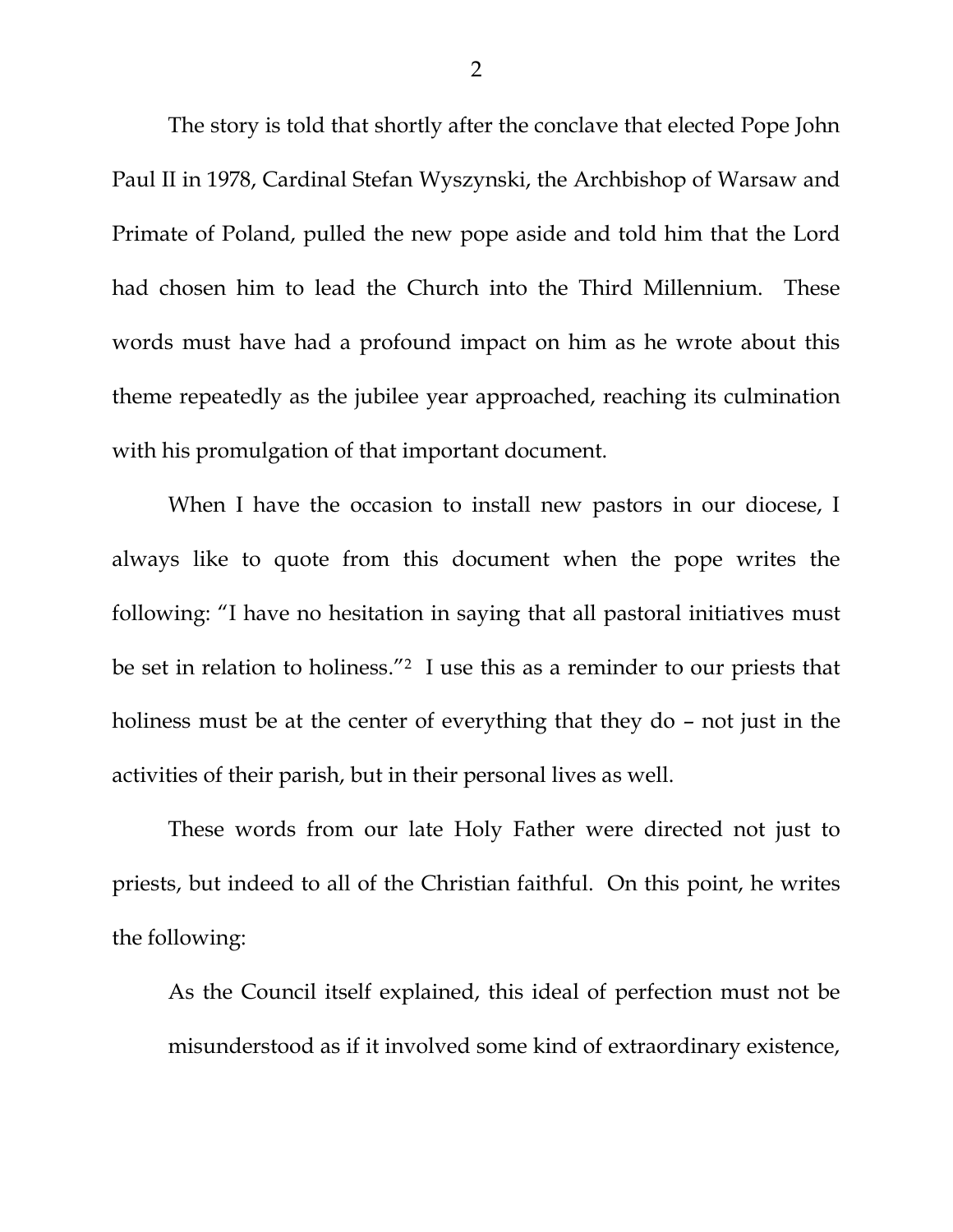possible only for a few "uncommon heroes" of holiness. The ways of holiness are many, according to the vocation of each individual.<sup>3</sup>

To highlight this, he reflected on the privilege he had of beatifying and canonizing a large number of Christians during his pontificate, many of whom were "lay people who attained holiness in the most ordinary circumstances of life." 4

This provides a helpful connection to what we are doing here today as we celebrate our Annual Curial Employee Recognition Mass. Beyond the many individual accomplishments and contributions that you make, what I would like to recognize in a particular way is your daily fidelity to the ordinary circumstances of your life and your work. It is good to be reminded from time to time that we do not need to look for something extraordinary in order to exercise this universal call to holiness. Every opportunity, regardless of how routine or mundane it might be, is an opportunity for practicing holiness.

In the Gospel for today's Mass, Jesus uses the image of the vine and the branches to explain the relationship that we have with Him. He explains that our being able to bear good fruit is dependent on our being united with Him as He reminds us: "without me you can do nothing"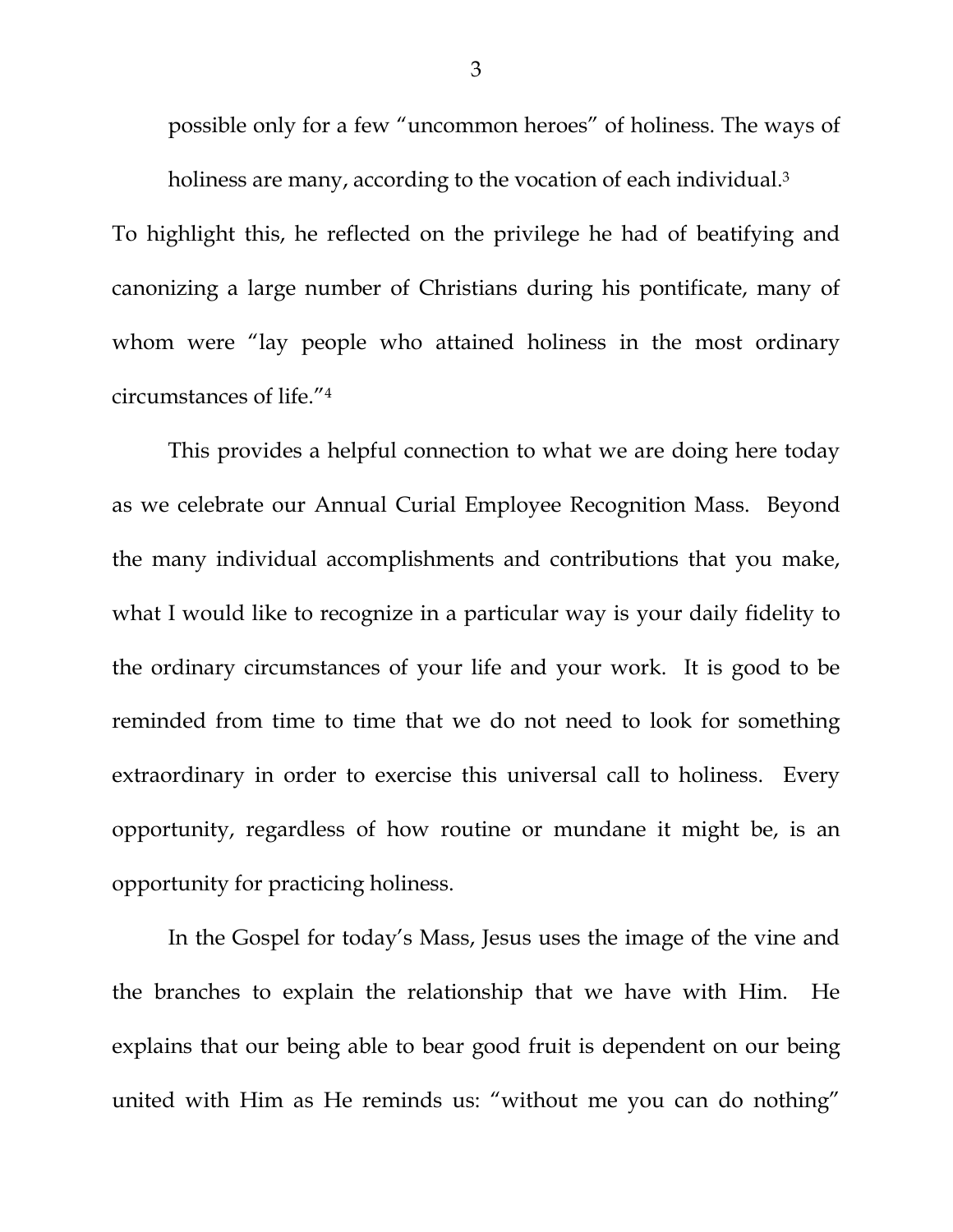(John 15:5). We have been experiencing many good fruits in our diocese and here at our pastoral center, none of which would be possible if our efforts, both large and small, were not rooted in holiness, so I am confident that we are indeed moving in the right direction.

As our diocese continues to move forward with adopting a way of life focused on stewardship and discipleship, we do so knowing that we already have a firm foundation upon which to build. I am convinced that your efforts to root your lives in holiness, personally and in your work here, has contributed significantly to the positive attitude about this initiative throughout our diocese. I would just like to reiterate the importance of keeping our attention fixed on this awareness that our commitment to finding holiness in our daily work is serving to strengthen the culture of growth in discipleship in our diocese.

In the end, it is also helpful for us to be reminded that our holiness and that of others is always pointing us upward toward Heaven. The goal toward which all of our efforts are directed is the salvation of souls. This has always been the focus of the Church, even from her earliest days. In our first reading from the Acts of the Apostles, the dispute about whether or not to follow all of the traditional Jewish practices of the Mosaic Law